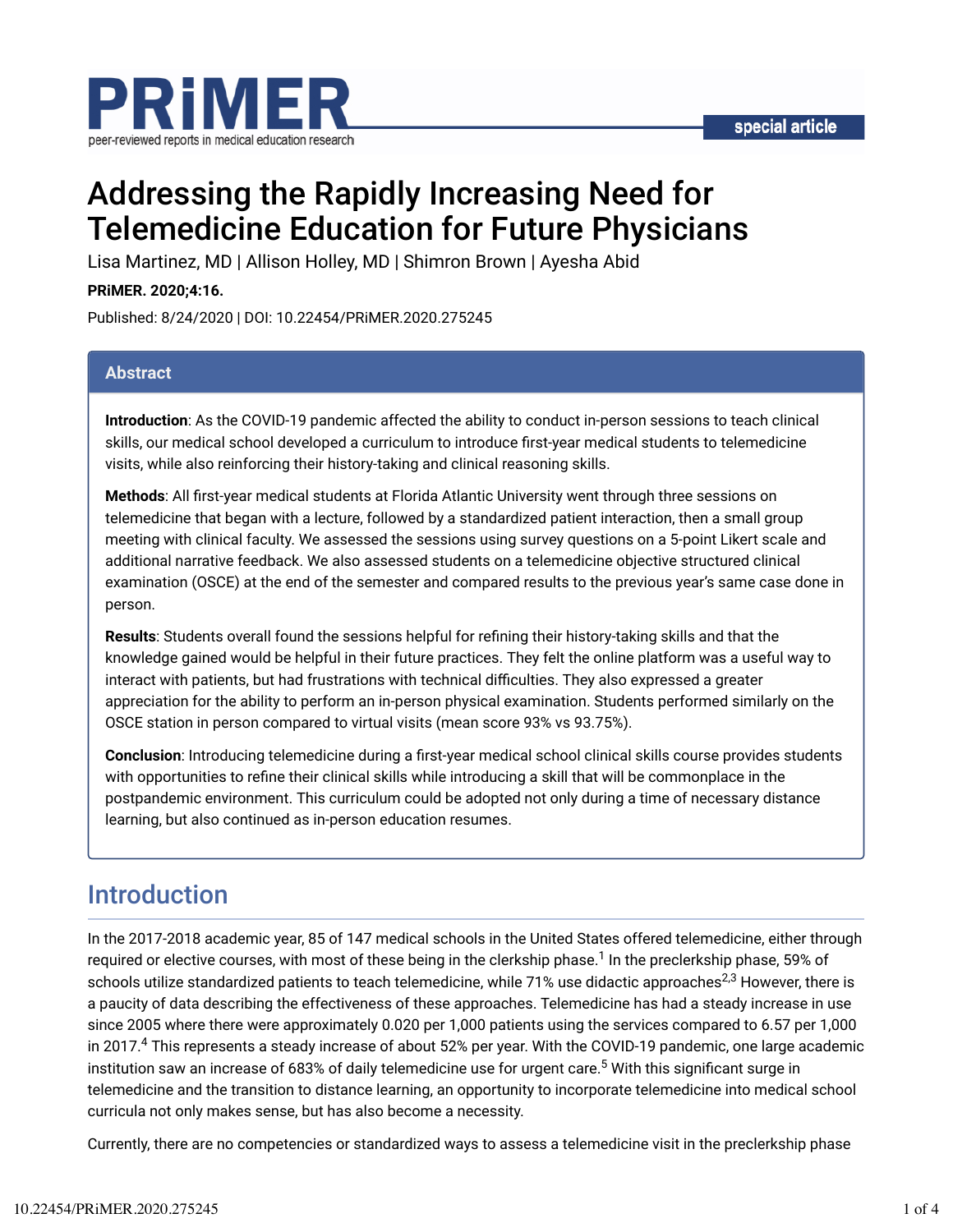of medical school. In order to assess students conducting telemedicine visits and to teach them how to avoid common pitfalls, we created a Virtual Communication Checklist that can be used as benchmarks for telemedicine visits. Guided by these benchmarks, we created sessions that reinforced students' history-taking skills and introduced them to new skills necessary for effective telemedicine visits.

## **Methods**

Prior to COVID-19, first-year medical students at Florida Atlantic University participated in the Foundations of Medicine Clinical Skills course on a weekly basis. Students would interview a standardized patient (SP) face to face with feedback from a faculty member, then submit a history and physical note to a faculty member for feedback. The following week, students presented the case in a small group led by clinical faculty. These "clinical learning groups" provided students with the opportunity to discuss clinical reasoning, communication skills, and systemsbased practice.

In order to adjust the curriculum due to the restrictions associated with the COVID-19 pandemic and the necessity for remote learning, the SP sessions that had been previously used were converted to telemedicine cases, with addition of a specific didactic session on how to conduct a telemedicine encounter. Each of these SP sessions were followed by virtual small-group sessions 1 week later for reflection. The first SP session began with a 30-minute, lecture-based introduction to the techniques of interviewing a patient via telemedicine (Figure 1) and demonstrated the benefits and limitations of virtual visits. The students then proceeded to an SP scenario that was built around abdominal pain, that also followed the students' concurrent pathophysiology course. Students would interview an SP through an online platform in groups of two students with faculty observing and providing feedback at the end of the interview. Following each SP session, students documented and submitted a note to a faculty member for review. The students and faculty then met 1 week later in groups of eight to discuss, further develop reasoning skills, and reflect on telemedicine encounters. The next SP encounter covered interviewing a pediatric patient, and the third SP encounter implemented motivational interviewing in a patient who had gained weight and increased their alcohol consumption.

Evaluations from the students were collected in order to assess the ability of the virtual medicine encounter sessions to teach appropriate telemedicine clinical skills. Students were also evaluated via an end-of-semester objective structured clinical examination (OSCE) to assess that they successfully performed the benchmarks expected of them.

The Institutional Review Board at Florida Atlantic University reviewed and approved this research.

### **Results**

Using a 5-point Likert scale, we collected evaluations from students who participated in the sessions (N=47). Students evaluated the ability of the telemedicine sessions to refine their history-taking skills and ranked it with an average of 4.33. Students felt the topic of telemedicine was relevant to their medical education with an average score of 4.68. Students ranked the ability of the sessions to help refine their physical exam skills as an average of 2.89. Figure 2 shows the results of all survey questions.

After coding narrative feedback and identifying themes, the most common theme represented within the surveys conveyed that the students felt the telemedicine curriculum enforced the importance of the physical exam and made evident the difficulties that performing a patient encounter over a video platform would bring. However, a large subset of students felt that these sessions helped them improve upon their ability to acquire pertinent medical information over a video platform. Participants also stressed the convenience of meeting a patient over a video platform but expressed frustration with technical difficulties. Lastly, the students felt the benchmarks (Figure 1) were an important element in conducting a productive telemedicine encounter and would be an important skill in the practice of medicine during the pandemic and after. Students highly valued the postsession as a place to discuss clinical reasoning and apply medical knowledge to a case.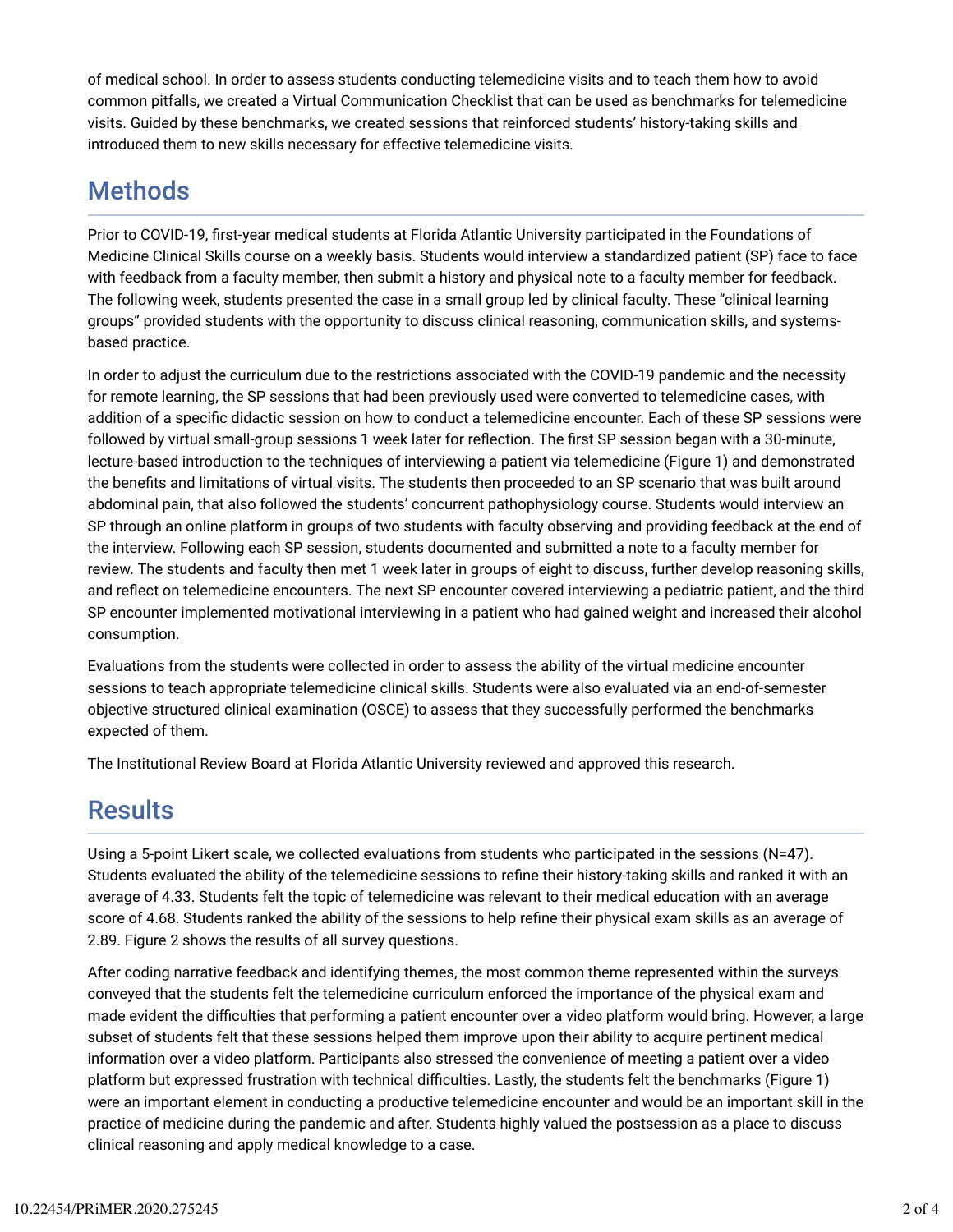Following completion of these formative sessions, we assessed students on their performance of the benchmarks in a telemedicine OSCE. The virtual OSCE was structured similarly to previous years, with some modifications due to the virtual nature, including the addition of expectations for a telemedicine encounter, as well as modification of physical exam expectations. Students averaged a score of 93% on these stations. Previous-year OSCEs that were conducted in person averaged 93.5%, making the effectiveness of using these resources to teach students through a virtual, remote platform on par with the in-person sessions.

# **Conclusions**

With telemedicine visits having come to the forefront of medicine due to the COVID-19 pandemic, physicians will likely continue to increase access by including more telemedicine visits as part of their practice. Therefore, it is crucial to educate students on the appropriate way to conduct virtual visits during their preclerkship curriculum. Our curriculum had clear objectives and informative content including benchmarks. The use of faculty during SP sessions and after was seen as helpful. The virtual visits and sessions were found to be well structured to allow students to practice and hone their telemedicine skills.

Limitations to this curriculum included a lack of further development of physical exam skills. This is a common issue with telemedicine visits and can be improved by helping students better understand how to tailor their exam skills to a telemedicine visit. The development of the Virtual Medicine Encounter Benchmarks was crucial in guiding students on the appropriate components of a telemedicine visit in their first-year clinical skills course. This could easily be implemented at other schools who currently use standardized patient sessions and wish to introduce telemedicine in the preclerkship phase.

# Tables and Figures



#### Figure 1: Format of Lecture-Based Introduction to Telemedicine Techniques